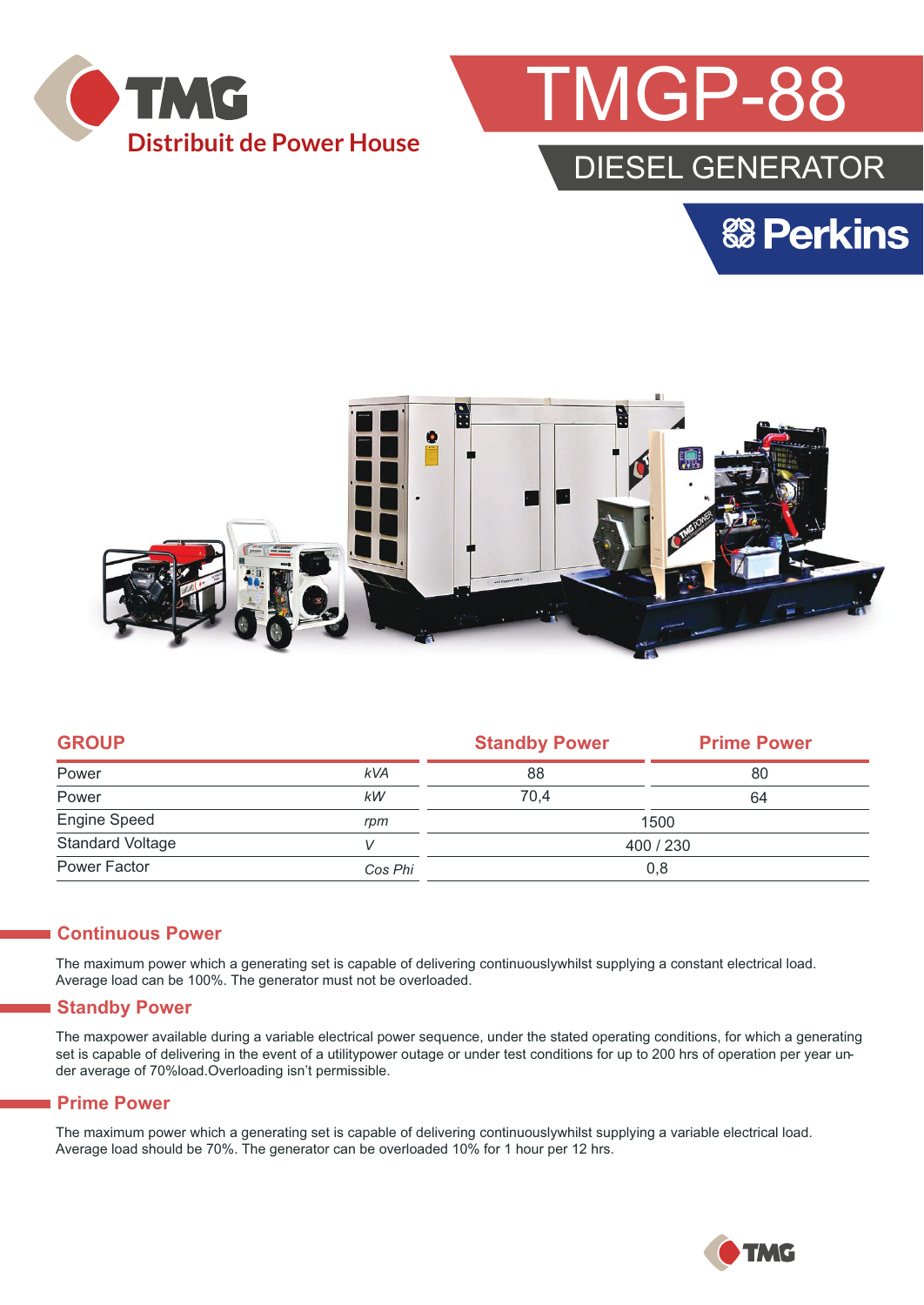# **TMG Distribuit de Power House**

# TMGP-88

## **Engine Properties**

| <b>Brand</b>                      |       | <b>PERKINS</b>       |
|-----------------------------------|-------|----------------------|
| <b>Model</b>                      |       | 1104A-44TG2          |
| <b>Standby</b>                    | kW    | 79.1                 |
| <b>Prime</b>                      | kW    | 71.9                 |
| <b>Cylinder Displacement</b>      | It.   | 4.4                  |
| <b>Number of Cylinders / Type</b> |       | 4 / In line          |
| <b>Bore x Stroke</b>              | mmxmm | 105x127              |
| <b>Compression Ratio</b>          |       | 17.25:1              |
| <b>Governor Type</b>              |       | Mechanic             |
| <b>Idle Speed</b>                 | rpm   | 1500                 |
| <b>Aspiration</b>                 |       | Turbocharged         |
| <b>Injection Type</b>             |       | Direct Injection     |
| <b>Cooling System</b>             |       | <b>Liquid Cooled</b> |
| <b>Fuel Consumption%100</b>       | lt/h  | 19                   |
| <b>Fuel Consumption%75</b>        | lt/h  | 14                   |
| <b>Fuel Consumption%50</b>        | It/h  | 10                   |
| <b>Oil Capacity</b>               | lt.   | 8                    |
| <b>Cooling Liquid Capacity</b>    | It.   | 13                   |
| <b>Voltage</b>                    | V     | 12                   |
| <b>Battery Capacity</b>           | Α     | 72                   |

#### **Alternator Properties**

| <b>Output Voltage</b>               | V     | 230/400     |
|-------------------------------------|-------|-------------|
| <b>Frequency</b>                    | НZ    | 50          |
| <b>Automatic Voltage Regulation</b> | $±\%$ | 0,5         |
| <b>Phase</b>                        |       | 3           |
| Pole                                |       | 4           |
| Overload                            |       | 1 Hour %110 |
| <b>Voltage Regulation</b>           |       | ±%1         |
| <b>Power Factor</b>                 | Cosa  | 0,8         |
| <b>Warning System</b>               |       | Self Alert  |
| <b>AVR Model</b>                    |       | SX460       |
| <b>Total Harmonic Losing</b>        |       | ≤%3         |
| <b>Connecting Type</b>              |       | Star        |
| <b>Protection Class</b>             |       | IP 23       |
| <b>Isolation Class</b>              |       | н           |

#### **Diemensions**





### **Canopied Canopied Canopied Canopied Canopied Canopied Canopied Canopied Canopied Canopied Canopied Canopied Canopied Canopied Canopied Canopied Canopied Canopied Canopied Canopied Canopied Canopied Canopied Canopied Canop**

| LxWxH                     | mт  | 2650x950x1660 | $L \times W \times H$     | mm  | 2350x950xTBA |
|---------------------------|-----|---------------|---------------------------|-----|--------------|
| Weight                    | kg  | TBA           | Weight                    | ΚG  | <b>TBA</b>   |
| <b>Fuel Tank Capacity</b> | It. | 160           | <b>Fuel Tank Capacity</b> | It. | 160          |

### **Standard Specification**

Some standard equipments that TMG POWER provides with generator sets;

- 50°C cooland radiator
- Flexible fuelpipes and oil drain valve
- Engine jacket heater
- 4 pole synchronous type self-excited brushless alternator
- Battery and wires
- Entegrated fuel tank
- User and maintenance manual
- Oil and antifreeze
- Datakom D-300 controller
- Battery charger
- Electrical circuit diagram